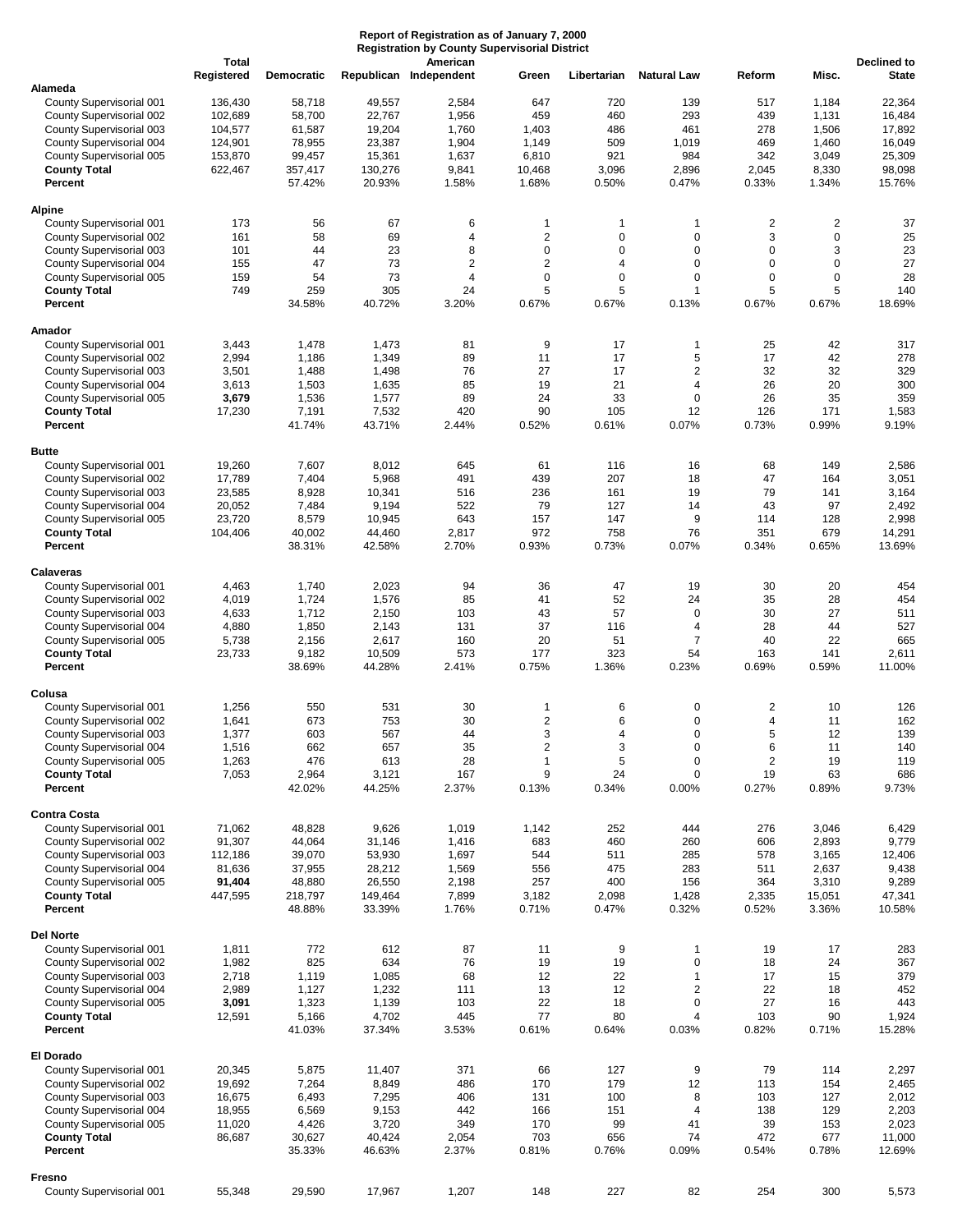|                                                                                                                                                                                        | <b>Total</b>                                                  |                                                                                |                                                                    | <b>Registration by County Supervisorial District</b><br>American           |                                                      |                                                           |                                                                                |                                                            |                                                     | <b>Declined to</b>                                                  |
|----------------------------------------------------------------------------------------------------------------------------------------------------------------------------------------|---------------------------------------------------------------|--------------------------------------------------------------------------------|--------------------------------------------------------------------|----------------------------------------------------------------------------|------------------------------------------------------|-----------------------------------------------------------|--------------------------------------------------------------------------------|------------------------------------------------------------|-----------------------------------------------------|---------------------------------------------------------------------|
| County Supervisorial 002<br>County Supervisorial 003<br>County Supervisorial 004<br>County Supervisorial 005<br><b>County Total</b><br>Percent                                         | Registered<br>87,617<br>44,703<br>50,896<br>70,016<br>308,580 | <b>Democratic</b><br>31,887<br>24,812<br>25,346<br>27,377<br>139,012<br>45.05% | 44,683<br>13,148<br>18,828<br>33,200<br>127,826<br>41.42%          | Republican Independent<br>1,470<br>910<br>1,011<br>1,380<br>5,978<br>1.94% | Green<br>279<br>245<br>99<br>193<br>964<br>0.31%     | Libertarian<br>406<br>261<br>181<br>311<br>1,386<br>0.45% | <b>Natural Law</b><br>101<br>73<br>67<br>85<br>408<br>0.13%                    | Reform<br>272<br>208<br>194<br>225<br>1,153<br>0.37%       | Misc.<br>185<br>278<br>244<br>236<br>1,243<br>0.40% | <b>State</b><br>8,334<br>4,768<br>4,926<br>7,009<br>30,610<br>9.92% |
| Glenn                                                                                                                                                                                  |                                                               |                                                                                |                                                                    |                                                                            |                                                      |                                                           |                                                                                |                                                            |                                                     |                                                                     |
| County Supervisorial 001<br>County Supervisorial 002<br>County Supervisorial 003<br>County Supervisorial 004<br>County Supervisorial 005<br><b>County Total</b><br>Percent             | 2,618<br>2,254<br>2,780<br>2,093<br>1,596<br>11,341           | 1,007<br>878<br>990<br>816<br>684<br>4,375<br>38.58%                           | 1,211<br>1,030<br>1,335<br>884<br>690<br>5,150<br>45.41%           | 66<br>61<br>68<br>64<br>31<br>290<br>2.56%                                 | 5<br>5<br>5<br>4<br>2<br>21<br>0.19%                 | 9<br>12<br>9<br>11<br>4<br>45<br>0.40%                    | 3<br>$\overline{4}$<br>3<br>3<br>$\mathbf 0$<br>13<br>0.11%                    | 6<br>6<br>4<br>4<br>1<br>21<br>0.19%                       | 6<br>8<br>16<br>21<br>3<br>54<br>0.48%              | 305<br>250<br>350<br>286<br>181<br>1,372<br>12.10%                  |
|                                                                                                                                                                                        |                                                               |                                                                                |                                                                    |                                                                            |                                                      |                                                           |                                                                                |                                                            |                                                     |                                                                     |
| Humboldt<br>County Supervisorial 001<br>County Supervisorial 002<br>County Supervisorial 003<br>County Supervisorial 004<br>County Supervisorial 005<br><b>County Total</b><br>Percent | 14,304<br>14,484<br>15,701<br>11,943<br>14,586<br>71,018      | 5,990<br>6,387<br>6,867<br>5,546<br>6,831<br>31,621<br>44.53%                  | 5,690<br>5,116<br>3,265<br>3,644<br>4,236<br>21,951<br>30.91%      | 298<br>376<br>321<br>328<br>396<br>1,719<br>2.42%                          | 279<br>485<br>1,906<br>367<br>705<br>3,742<br>5.27%  | 101<br>119<br>213<br>143<br>129<br>705<br>0.99%           | 10<br>13<br>25<br>12<br>13<br>73<br>0.10%                                      | 92<br>44<br>57<br>84<br>45<br>322<br>0.45%                 | 65<br>83<br>143<br>74<br>92<br>457<br>0.64%         | 1,779<br>1,861<br>2,904<br>1,745<br>2,139<br>10,428<br>14.68%       |
| Imperial                                                                                                                                                                               |                                                               |                                                                                |                                                                    |                                                                            |                                                      |                                                           |                                                                                |                                                            |                                                     |                                                                     |
| County Supervisorial 001<br>County Supervisorial 002<br>County Supervisorial 003<br>County Supervisorial 004<br>County Supervisorial 005<br><b>County Total</b><br>Percent             | 9,793<br>9,244<br>10,158<br>9,921<br>7,857<br>46,973          | 6,423<br>4,383<br>4,732<br>4,860<br>4,488<br>24,886<br>52.98%                  | 1,493<br>3,218<br>3,578<br>3,458<br>2,075<br>13,822<br>29.43%      | 182<br>173<br>240<br>232<br>184<br>1,011<br>2.15%                          | 17<br>11<br>13<br>14<br>11<br>66<br>0.14%            | 42<br>34<br>40<br>44<br>36<br>196<br>0.42%                | 17<br>9<br>22<br>9<br>12<br>69<br>0.15%                                        | 6<br>10<br>8<br>54<br>16<br>94<br>0.20%                    | 108<br>108<br>104<br>76<br>84<br>480<br>1.02%       | 1,505<br>1,298<br>1,421<br>1,174<br>951<br>6,349<br>13.52%          |
| Inyo                                                                                                                                                                                   |                                                               |                                                                                |                                                                    |                                                                            |                                                      |                                                           |                                                                                |                                                            |                                                     |                                                                     |
| County Supervisorial 001<br>County Supervisorial 002<br>County Supervisorial 003<br>County Supervisorial 004<br>County Supervisorial 005<br><b>County Total</b><br>Percent             | 2,064<br>1,669<br>2,230<br>1,884<br>1,619<br>9,466            | 667<br>580<br>732<br>691<br>732<br>3,402<br>35.94%                             | 1,146<br>830<br>1,169<br>884<br>550<br>4,579<br>48.37%             | 32<br>50<br>57<br>47<br>66<br>252<br>2.66%                                 | 15<br>15<br>5<br>$\overline{7}$<br>13<br>55<br>0.58% | 8<br>10<br>9<br>15<br>14<br>56<br>0.59%                   | 2<br>$\mathbf{1}$<br>$\mathbf{1}$<br>$\mathbf 0$<br>$\mathbf{1}$<br>5<br>0.05% | 5<br>4<br>$\overline{\mathbf{c}}$<br>3<br>5<br>19<br>0.20% | 18<br>17<br>20<br>11<br>20<br>86<br>0.91%           | 171<br>162<br>235<br>226<br>218<br>1,012<br>10.69%                  |
|                                                                                                                                                                                        |                                                               |                                                                                |                                                                    |                                                                            |                                                      |                                                           |                                                                                |                                                            |                                                     |                                                                     |
| Kern<br>County Supervisorial 001<br>County Supervisorial 002<br>County Supervisorial 003<br>County Supervisorial 004<br>County Supervisorial 005<br><b>County Total</b><br>Percent     | 50,860<br>52,673<br>65,459<br>51,586<br>28,866<br>249,444     | 20,795<br>18,965<br>21,800<br>17,665<br>17,286<br>96,511<br>38.69%             | 22,285<br>24,850<br>34,836<br>26,605<br>7,074<br>115,650<br>46.36% | 1,379<br>1,643<br>1,715<br>1,314<br>882<br>6,933<br>2.78%                  | 97<br>90<br>143<br>119<br>66<br>515<br>0.21%         | 317<br>285<br>394<br>297<br>193<br>1,486<br>0.60%         | 41<br>63<br>55<br>61<br>63<br>283<br>0.11%                                     | 176<br>311<br>309<br>212<br>171<br>1,179<br>0.47%          | 229<br>236<br>211<br>170<br>235<br>1,081<br>0.43%   | 5,541<br>6,230<br>5,996<br>5,143<br>2,896<br>25,806<br>10.35%       |
| Kings                                                                                                                                                                                  |                                                               |                                                                                |                                                                    |                                                                            |                                                      |                                                           |                                                                                |                                                            |                                                     |                                                                     |
| County Supervisorial 001<br>County Supervisorial 002<br>County Supervisorial 003<br>County Supervisorial 004<br>County Supervisorial 005<br><b>County Total</b><br>Percent             | 6,942<br>6,436<br>10,832<br>8,104<br>9,364<br>41,678          | 2,515<br>3,838<br>3,719<br>3,873<br>4,048<br>17,993<br>43.17%                  | 3,225<br>1,705<br>5,602<br>3,020<br>3,966<br>17,518<br>42.03%      | 226<br>161<br>239<br>188<br>240<br>1,054<br>2.53%                          | 5<br>12<br>17<br>14<br>10<br>58<br>0.14%             | 30<br>12<br>39<br>23<br>22<br>126<br>0.30%                | 12<br>5<br>16<br>16<br>18<br>67<br>0.16%                                       | 14<br>12<br>23<br>27<br>30<br>106<br>0.25%                 | 40<br>50<br>64<br>66<br>62<br>282<br>0.68%          | 875<br>641<br>1,113<br>877<br>968<br>4,474<br>10.73%                |
| Lake                                                                                                                                                                                   |                                                               |                                                                                |                                                                    |                                                                            |                                                      |                                                           |                                                                                |                                                            |                                                     |                                                                     |
| County Supervisorial 001<br>County Supervisorial 002<br>County Supervisorial 003<br>County Supervisorial 004<br>County Supervisorial 005<br><b>County Total</b><br>Percent             | 6,422<br>4,820<br>5,779<br>5,695<br>5,815<br>28,531           | 3,035<br>2,803<br>2,950<br>2,426<br>2,547<br>13,761<br>48.23%                  | 2,123<br>1,189<br>1,736<br>2,299<br>2,245<br>9,592<br>33.62%       | 177<br>158<br>185<br>157<br>138<br>815<br>2.86%                            | 93<br>28<br>41<br>52<br>63<br>277<br>0.97%           | 51<br>33<br>40<br>34<br>35<br>193<br>0.68%                | 7<br>3<br>10<br>5<br>6<br>31<br>0.11%                                          | 38<br>19<br>54<br>44<br>31<br>186<br>0.65%                 | 42<br>29<br>43<br>18<br>24<br>156<br>0.55%          | 856<br>558<br>720<br>660<br>726<br>3,520<br>12.34%                  |
|                                                                                                                                                                                        |                                                               |                                                                                |                                                                    |                                                                            |                                                      |                                                           |                                                                                |                                                            |                                                     |                                                                     |
| Lassen<br>County Supervisorial 001<br>County Supervisorial 002<br>County Supervisorial 003<br>County Supervisorial 004<br>County Supervisorial 005<br><b>County Total</b><br>Percent   | 2,681<br>2,284<br>3,412<br>2,111<br>2,348<br>12,836           | 1,132<br>908<br>1,168<br>765<br>924<br>4,897<br>38.15%                         | 1,058<br>893<br>1,625<br>1,023<br>894<br>5,493<br>42.79%           | 94<br>96<br>122<br>55<br>119<br>486<br>3.79%                               | 13<br>9<br>4<br>7<br>3<br>36<br>0.28%                | 18<br>13<br>27<br>3<br>18<br>79<br>0.62%                  | 0<br>$\overline{c}$<br>0<br>$\overline{c}$<br>$\overline{7}$<br>11<br>0.09%    | 22<br>18<br>19<br>6<br>14<br>79<br>0.62%                   | 13<br>24<br>20<br>14<br>19<br>90<br>0.70%           | 331<br>321<br>427<br>236<br>350<br>1,665<br>12.97%                  |
| Los Angeles                                                                                                                                                                            |                                                               |                                                                                |                                                                    |                                                                            |                                                      |                                                           |                                                                                |                                                            |                                                     |                                                                     |
| County Supervisorial 001<br>County Supervisorial 002<br>County Supervisorial 003                                                                                                       | 561,576<br>726,266<br>878,839                                 | 355,809<br>521,445<br>475,259                                                  | 101,866<br>86,248<br>227,419                                       | 10,208<br>11,199<br>14,785                                                 | 1,868<br>2,060<br>6,240                              | 2,368<br>2,405<br>5,604                                   | 2,459<br>13,259<br>3,069                                                       | 1,408<br>3,445<br>5,513                                    | 7,662<br>8,133<br>9,879                             | 77,928<br>78,072<br>131,071                                         |

**Report of Registration as of January 7, 2000**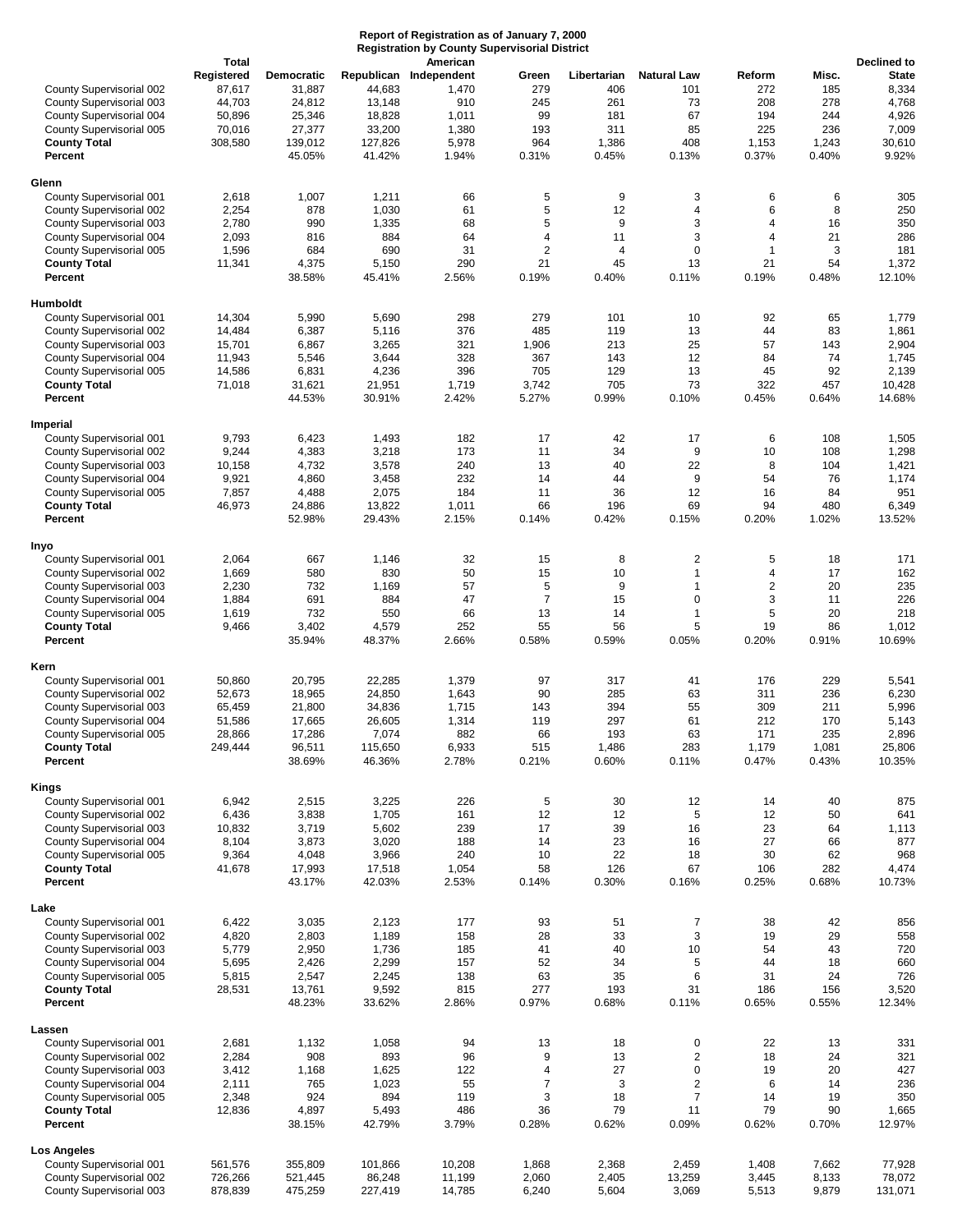|                                                      | Report of Registration as of January 7, 2000<br><b>Registration by County Supervisorial District</b><br><b>Total</b><br>American |                                  |                    |                                            |                         |                               |                                      |                          |                         |                                                   |
|------------------------------------------------------|----------------------------------------------------------------------------------------------------------------------------------|----------------------------------|--------------------|--------------------------------------------|-------------------------|-------------------------------|--------------------------------------|--------------------------|-------------------------|---------------------------------------------------|
| County Supervisorial 004<br>County Supervisorial 005 | Registered<br>900,743<br>967,420                                                                                                 | Democratic<br>419,812<br>395,884 | 316,925<br>394,051 | Republican Independent<br>16,364<br>18,144 | Green<br>3,531<br>4,157 | Libertarian<br>4,758<br>5,023 | <b>Natural Law</b><br>4,433<br>2,776 | Reform<br>3,850<br>4,580 | Misc.<br>8,616<br>8,164 | Declined to<br><b>State</b><br>122,454<br>134,641 |
| <b>County Total</b>                                  | 4,034,844                                                                                                                        | 2,168,209                        | 1,126,509          | 70,700                                     | 17,856                  | 20,158                        | 25,996                               | 18,796                   | 42,454                  | 544,166                                           |
| Percent                                              |                                                                                                                                  | 53.74%                           | 27.92%             | 1.75%                                      | 0.44%                   | 0.50%                         | 0.64%                                | 0.47%                    | 1.05%                   | 13.49%                                            |
| Madera                                               |                                                                                                                                  |                                  |                    |                                            |                         |                               |                                      |                          |                         |                                                   |
| County Supervisorial 001                             | 11,459                                                                                                                           | 3,940                            | 5,850              | 262<br>219                                 | 30<br>16                | 64                            | 13<br>13                             | 48<br>26                 | 40<br>45                | 1,212<br>912                                      |
| County Supervisorial 002<br>County Supervisorial 003 | 8,988<br>8,294                                                                                                                   | 3,721<br>3,661                   | 3,993<br>3,616     | 135                                        | 13                      | 43<br>25                      | 6                                    | 21                       | 59                      | 758                                               |
| County Supervisorial 004                             | 5,481                                                                                                                            | 3,095                            | 1,510              | 138                                        | 10                      | 9                             | 17                                   | 15                       | 70                      | 617                                               |
| County Supervisorial 005                             | 12,299                                                                                                                           | 3,732                            | 6,642              | 308                                        | 88                      | 94                            | 13                                   | 61                       | 60                      | 1,301                                             |
| <b>County Total</b><br>Percent                       | 46,521                                                                                                                           | 18,149<br>39.01%                 | 21,611<br>46.45%   | 1,062<br>2.28%                             | 157<br>0.34%            | 235<br>0.51%                  | 62<br>0.13%                          | 171<br>0.37%             | 274<br>0.59%            | 4,800<br>10.32%                                   |
|                                                      |                                                                                                                                  |                                  |                    |                                            |                         |                               |                                      |                          |                         |                                                   |
| Marin<br>County Supervisorial 001                    | 27,140                                                                                                                           | 13,418                           | 8,508              | 370                                        | 448                     | 154                           | 44                                   | 186                      | 93                      | 3,919                                             |
| County Supervisorial 002                             | 28,292                                                                                                                           | 15,375                           | 6,778              | 439                                        | 867                     | 172                           | 44                                   | 163                      | 128                     | 4,326                                             |
| County Supervisorial 003                             | 30,347                                                                                                                           | 15,365                           | 7,930              | 427                                        | 626                     | 189                           | 71                                   | 210                      | 104                     | 5,425                                             |
| County Supervisorial 004                             | 24,266                                                                                                                           | 13,069                           | 5,647              | 378                                        | 787                     | 180                           | 37                                   | 164                      | 104                     | 3,900                                             |
| County Supervisorial 005                             | 25,478                                                                                                                           | 11,651                           | 8,539              | 479                                        | 262                     | 132<br>827                    | 21<br>217                            | 230<br>953               | 102                     | 4,062                                             |
| <b>County Total</b><br>Percent                       | 135,523                                                                                                                          | 68,878<br>50.82%                 | 37,402<br>27.60%   | 2,093<br>1.54%                             | 2,990<br>2.21%          | 0.61%                         | 0.16%                                | 0.70%                    | 531<br>0.39%            | 21,632<br>15.96%                                  |
|                                                      |                                                                                                                                  |                                  |                    |                                            |                         |                               |                                      |                          |                         |                                                   |
| Mariposa<br>County Supervisorial 001                 | 1,729                                                                                                                            | 741                              | 579                | 43                                         | 50                      | 9                             | 1                                    | 8                        | 22                      | 276                                               |
| County Supervisorial 002                             | 1,969                                                                                                                            | 770                              | 834                | 59                                         | 12                      | 12                            | 1                                    | 9                        | 12                      | 260                                               |
| County Supervisorial 003                             | 2,086                                                                                                                            | 735                              | 1,021              | 58                                         | 13                      | 16                            | 3                                    | 4                        | 14                      | 222                                               |
| County Supervisorial 004                             | 1,912                                                                                                                            | 684                              | 931                | 41                                         | $\mathbf{1}$            | 19                            | $\mathbf 0$                          | 5                        | 18                      | 213                                               |
| County Supervisorial 005<br><b>County Total</b>      | 2,208<br>9,904                                                                                                                   | 708<br>3,638                     | 1,147<br>4,512     | 45<br>246                                  | 13<br>89                | 25<br>81                      | $\mathbf{1}$<br>6                    | 12<br>38                 | 20<br>86                | 237<br>1,208                                      |
| Percent                                              |                                                                                                                                  | 36.73%                           | 45.56%             | 2.48%                                      | 0.90%                   | 0.82%                         | 0.06%                                | 0.38%                    | 0.87%                   | 12.20%                                            |
|                                                      |                                                                                                                                  |                                  |                    |                                            |                         |                               |                                      |                          |                         |                                                   |
| Mendocino<br>County Supervisorial 001                | 8,546                                                                                                                            | 3,729                            | 2,959              | 215                                        | 256                     | 64                            | 7                                    | 22                       | 81                      | 1,213                                             |
| County Supervisorial 002                             | 8,267                                                                                                                            | 3,926                            | 2,577              | 235                                        | 180                     | 49                            | 11                                   | 30                       | 94                      | 1,165                                             |
| County Supervisorial 003                             | 9,326                                                                                                                            | 4,349                            | 2,493              | 245                                        | 384                     | 73                            | 13                                   | 192                      | 173                     | 1,404                                             |
| County Supervisorial 004                             | 9,368                                                                                                                            | 4,919                            | 2,284              | 240                                        | 276                     | 66                            | 8                                    | 43                       | 109                     | 1,423                                             |
| County Supervisorial 005<br><b>County Total</b>      | 10,835<br>46,342                                                                                                                 | 5,478<br>22,401                  | 2,712<br>13,025    | 209<br>1,144                               | 543<br>1,639            | 111<br>363                    | 9<br>48                              | 51<br>338                | 130<br>587              | 1,592<br>6,797                                    |
| Percent                                              |                                                                                                                                  | 48.34%                           | 28.11%             | 2.47%                                      | 3.54%                   | 0.78%                         | 0.10%                                | 0.73%                    | 1.27%                   | 14.67%                                            |
|                                                      |                                                                                                                                  |                                  |                    |                                            |                         |                               |                                      |                          |                         |                                                   |
| Merced<br>County Supervisorial 001                   | 10,735                                                                                                                           | 7,189                            | 2,095              | 217                                        | 23                      | 28                            | 12                                   | 22                       | 73                      | 1,076                                             |
| County Supervisorial 002                             | 16,726                                                                                                                           | 9,070                            | 5,585              | 329                                        | 43                      | 52                            | 14                                   | 50                       | 65                      | 1,518                                             |
| County Supervisorial 003                             | 17,089                                                                                                                           | 8,362                            | 6,317              | 380                                        | 34                      | 63                            | $\overline{7}$                       | 70                       | 58                      | 1,798                                             |
| County Supervisorial 004                             | 16,207                                                                                                                           | 8,180                            | 5,769              | 376                                        | 27                      | 55                            | 5                                    | 61                       | 72                      | 1,662                                             |
| County Supervisorial 005<br><b>County Total</b>      | 16,108<br>76,865                                                                                                                 | 9,230<br>42,031                  | 4,816<br>24,582    | 354<br>1,656                               | 17<br>144               | 56<br>254                     | $\overline{7}$<br>45                 | 27<br>230                | 69<br>337               | 1,532<br>7,586                                    |
| Percent                                              |                                                                                                                                  | 54.68%                           | 31.98%             | 2.15%                                      | 0.19%                   | 0.33%                         | 0.06%                                | 0.30%                    | 0.44%                   | 9.87%                                             |
| Modoc                                                |                                                                                                                                  |                                  |                    |                                            |                         |                               |                                      |                          |                         |                                                   |
| County Supervisorial 001                             | 817                                                                                                                              | 251                              | 423                | 23                                         | 6                       | 5                             | 0                                    | 4                        | $\overline{c}$          | 103                                               |
| County Supervisorial 002                             | 1,153                                                                                                                            | 501                              | 474                | 29                                         | $\mathbf{1}$            | 4                             | $\mathbf 0$                          | 4                        | 5                       | 135                                               |
| County Supervisorial 003                             | 1,055                                                                                                                            | 413                              | 497                | 31                                         | 3                       | $\overline{2}$                | $\mathbf 0$                          | $\mathbf 0$              | 4                       | 105                                               |
| County Supervisorial 004<br>County Supervisorial 005 | 1,164<br>1,029                                                                                                                   | 462<br>375                       | 526<br>502         | 36<br>32                                   | 3<br>$\mathbf{1}$       | 5<br>10                       | 2<br>$\overline{2}$                  | $\mathbf{1}$<br>4        | 5<br>$\overline{2}$     | 124<br>101                                        |
| <b>County Total</b>                                  | 5,218                                                                                                                            | 2,002                            | 2,422              | 151                                        | 14                      | 26                            | 4                                    | 13                       | 18                      | 568                                               |
| Percent                                              |                                                                                                                                  | 38.37%                           | 46.42%             | 2.89%                                      | 0.27%                   | 0.50%                         | 0.08%                                | 0.25%                    | 0.34%                   | 10.89%                                            |
| Mono                                                 |                                                                                                                                  |                                  |                    |                                            |                         |                               |                                      |                          |                         |                                                   |
| County Supervisorial 001                             | 1,044                                                                                                                            | 336                              | 375                | 55                                         | 24                      | 21                            | 1                                    | 6                        | 8                       | 218                                               |
| County Supervisorial 002                             | 1,291                                                                                                                            | 431                              | 587                | 37                                         | 11                      | $\overline{7}$                | $\mathbf 0$                          | 5                        | $\overline{7}$          | 206                                               |
| County Supervisorial 003                             | 1,236                                                                                                                            | 399                              | 521                | 30<br>22                                   | 24<br>3                 | 15                            | $\mathbf{1}$<br>$\mathbf 0$          | 2                        | 6                       | 238                                               |
| County Supervisorial 004<br>County Supervisorial 005 | 1,041<br>1,413                                                                                                                   | 333<br>421                       | 554<br>614         | 39                                         | 24                      | 3<br>19                       | $\mathbf 0$                          | 6<br>$\mathbf{1}$        | 3<br>$\overline{7}$     | 117<br>288                                        |
| <b>County Total</b>                                  | 6,025                                                                                                                            | 1,920                            | 2,651              | 183                                        | 86                      | 65                            | $\overline{2}$                       | 20                       | 31                      | 1,067                                             |
| Percent                                              |                                                                                                                                  | 31.87%                           | 44.00%             | 3.04%                                      | 1.43%                   | 1.08%                         | 0.03%                                | 0.33%                    | 0.51%                   | 17.71%                                            |
| <b>Monterey</b>                                      |                                                                                                                                  |                                  |                    |                                            |                         |                               |                                      |                          |                         |                                                   |
| County Supervisorial 001                             | 17,917                                                                                                                           | 11,852                           | 3,037              | 324                                        | 50                      | 61                            | 18                                   | 72                       | 193                     | 2,310                                             |
| County Supervisorial 002                             | 41,699                                                                                                                           | 18,801                           | 15,901             | 911                                        | 172                     | 207                           | 25                                   | 163                      | 265                     | 5,254                                             |
| County Supervisorial 003                             | 20,638                                                                                                                           | 11,330                           | 5,734              | 466                                        | 107                     | 110                           | 20                                   | 78                       | 206                     | 2,587                                             |
| County Supervisorial 004<br>County Supervisorial 005 | 20,431<br>41,794                                                                                                                 | 10,737<br>17,338                 | 5,194<br>16,048    | 511<br>823                                 | 157<br>537              | 112<br>263                    | 23<br>66                             | 139<br>248               | 215<br>407              | 3,343<br>6,064                                    |
| <b>County Total</b>                                  | 142,479                                                                                                                          | 70,058                           | 45,914             | 3,035                                      | 1,023                   | 753                           | 152                                  | 700                      | 1,286                   | 19,558                                            |
| Percent                                              |                                                                                                                                  | 49.17%                           | 32.23%             | 2.13%                                      | 0.72%                   | 0.53%                         | 0.11%                                | 0.49%                    | 0.90%                   | 13.73%                                            |
| Napa                                                 |                                                                                                                                  |                                  |                    |                                            |                         |                               |                                      |                          |                         |                                                   |
| County Supervisorial 001                             | 12,157                                                                                                                           | 5,970                            | 3,932              | 237                                        | 145                     | 82                            | 22                                   | 67                       | 107                     | 1,595                                             |
| County Supervisorial 002                             | 15,425                                                                                                                           | 7,235                            | 5,678              | 342                                        | 106                     | 71                            | 28                                   | 60                       | 147                     | 1,758                                             |
| County Supervisorial 003<br>County Supervisorial 004 | 11,571<br>12,526                                                                                                                 | 4,674<br>5,877                   | 4,608<br>4,493     | 232<br>286                                 | 143<br>109              | 87<br>59                      | 9<br>23                              | 55<br>57                 | 107<br>107              | 1,656<br>1,515                                    |
| County Supervisorial 005                             | 13,087                                                                                                                           | 6,802                            | 3,872              | 299                                        | 130                     | 79                            | 16                                   | 72                       | 116                     | 1,701                                             |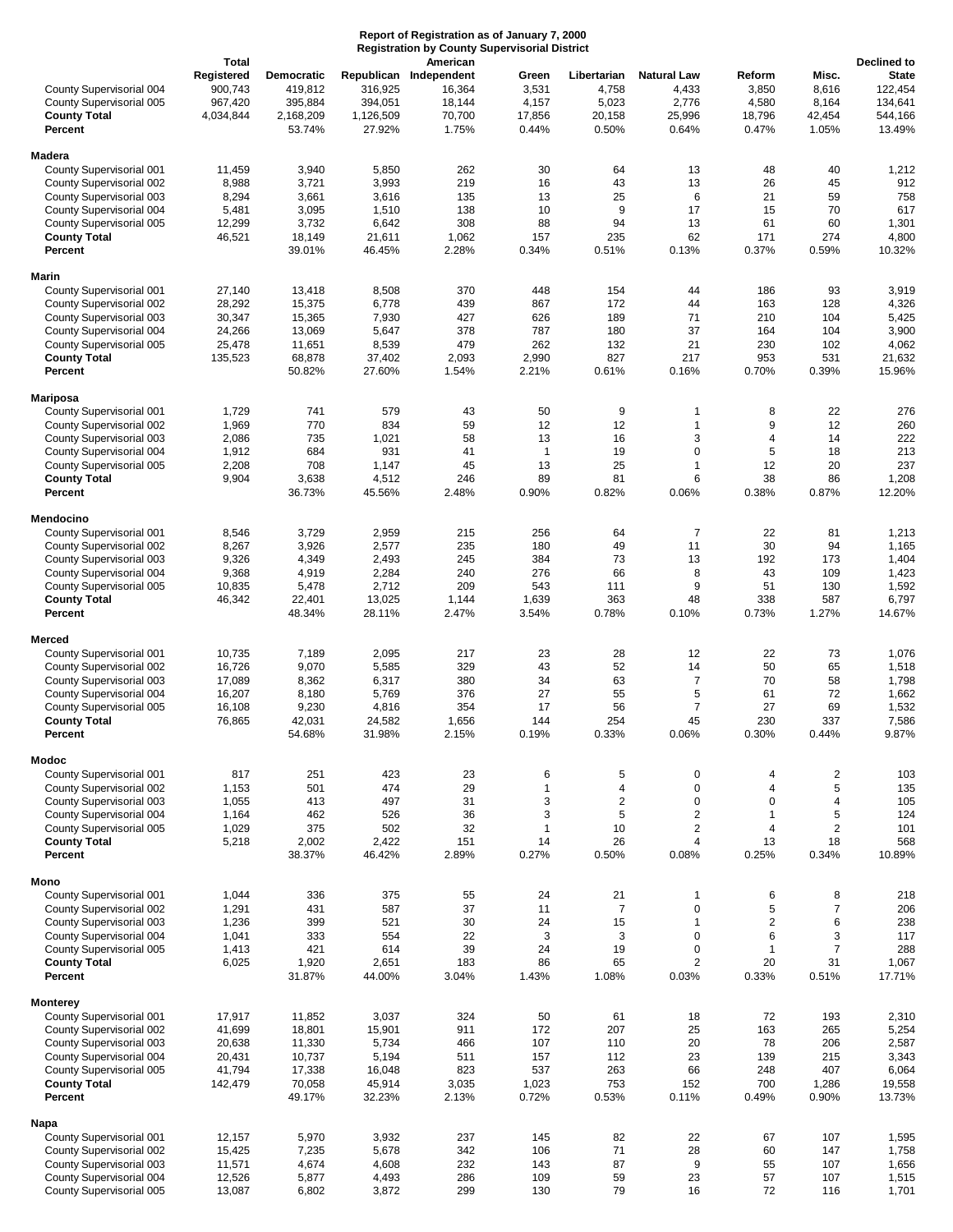| Report of Registration as of January 7, 2000<br><b>Registration by County Supervisorial District</b><br>American<br><b>Total</b> |                      |                                       |                    |                                          |                       |                             |                                   |                        |                       | Declined to                     |
|----------------------------------------------------------------------------------------------------------------------------------|----------------------|---------------------------------------|--------------------|------------------------------------------|-----------------------|-----------------------------|-----------------------------------|------------------------|-----------------------|---------------------------------|
| <b>County Total</b><br>Percent                                                                                                   | Registered<br>64,766 | <b>Democratic</b><br>30,558<br>47.18% | 22,583<br>34.87%   | Republican Independent<br>1,396<br>2.16% | Green<br>633<br>0.98% | Libertarian<br>378<br>0.58% | <b>Natural Law</b><br>98<br>0.15% | Reform<br>311<br>0.48% | Misc.<br>584<br>0.90% | <b>State</b><br>8,225<br>12.70% |
| Nevada                                                                                                                           |                      |                                       |                    |                                          |                       |                             |                                   |                        |                       |                                 |
| County Supervisorial 001                                                                                                         | 11,548               | 4,008                                 | 5,151              | 227                                      | 328                   | 101                         | 8                                 | 126                    | 40                    | 1,559                           |
| County Supervisorial 002                                                                                                         | 11,133               | 3,226                                 | 6,143              | 192                                      | 89                    | 66                          | 10                                | 140                    | 30                    | 1,237                           |
| County Supervisorial 003                                                                                                         | 9,507                | 3,438                                 | 3,979              | 211                                      | 221                   | 96                          | 8                                 | 125                    | 41                    | 1,388                           |
| County Supervisorial 004                                                                                                         | 11,271               | 3,387                                 | 5,794              | 223                                      | 173                   | 92                          | $\overline{4}$                    | 143                    | 37                    | 1,418                           |
| County Supervisorial 005                                                                                                         | 11,515               | 4,258                                 | 3,870              | 294                                      | 491                   | 177                         | 14                                | 58                     | 63                    | 2,290                           |
| <b>County Total</b><br>Percent                                                                                                   | 54,974               | 18,317<br>33.32%                      | 24,937<br>45.36%   | 1,147<br>2.09%                           | 1,302<br>2.37%        | 532<br>0.97%                | 44<br>0.08%                       | 592<br>1.08%           | 211<br>0.38%          | 7,892<br>14.36%                 |
| Orange                                                                                                                           |                      |                                       |                    |                                          |                       |                             |                                   |                        |                       |                                 |
| County Supervisorial 001                                                                                                         | 150,047              | 63,612                                | 57,850             | 2,907                                    | 408                   | 906                         | 724                               | 953                    | 1,140                 | 21,547                          |
| County Supervisorial 002                                                                                                         | 247,929              | 81,239                                | 118,899            | 5,025                                    | 1,180                 | 2,225                       | 1,315                             | 1,986                  | 1,288                 | 34,772                          |
| County Supervisorial 003                                                                                                         | 279,751              | 79,492                                | 152,771            | 5,225                                    | 840                   | 1,675                       | 797                               | 2,154                  | 1,127                 | 35,670                          |
| County Supervisorial 004                                                                                                         | 198,289              | 72,116                                | 90,993             | 4,084                                    | 580                   | 1,326                       | 644                               | 1,430                  | 1,119                 | 25,997                          |
| County Supervisorial 005<br><b>County Total</b>                                                                                  | 327,082<br>1,203,098 | 88,524<br>384,983                     | 175,962<br>596,475 | 6,076<br>23,317                          | 1,367<br>4,375        | 2,217<br>8,349              | 1,157<br>4,637                    | 2,498<br>9,021         | 1,133<br>5,807        | 48,148<br>166,134               |
| Percent                                                                                                                          |                      | 32.00%                                | 49.58%             | 1.94%                                    | 0.36%                 | 0.69%                       | 0.39%                             | 0.75%                  | 0.48%                 | 13.81%                          |
| Placer                                                                                                                           |                      |                                       |                    |                                          |                       |                             |                                   |                        |                       |                                 |
| County Supervisorial 001                                                                                                         | 34,465               | 12,485                                | 16,527             | 698                                      | 120                   | 148                         | 11                                | 170                    | 92                    | 4,214                           |
| County Supervisorial 002                                                                                                         | 27,297               | 8,894                                 | 13,557             | 571                                      | 127                   | 171                         | 10                                | 149                    | 77                    | 3,741                           |
| County Supervisorial 003                                                                                                         | 21,696               | 7,914                                 | 10,026             | 418                                      | 200                   | 160                         | 11                                | 278                    | 75                    | 2,614                           |
| County Supervisorial 004                                                                                                         | 27,248               | 8,040                                 | 14,960             | 468                                      | 110                   | 149                         | 10                                | 148                    | 65                    | 3,298                           |
| County Supervisorial 005                                                                                                         | 21,944               | 7,859                                 | 9,049              | 536                                      | 278                   | 244                         | 35                                | 199                    | 119                   | 3,625                           |
| <b>County Total</b><br>Percent                                                                                                   | 132,650              | 45,192<br>34.07%                      | 64,119<br>48.34%   | 2,691<br>2.03%                           | 835<br>0.63%          | 872<br>0.66%                | 77<br>0.06%                       | 944<br>0.71%           | 428<br>0.32%          | 17,492<br>13.19%                |
| <b>Plumas</b>                                                                                                                    |                      |                                       |                    |                                          |                       |                             |                                   |                        |                       |                                 |
| County Supervisorial 001                                                                                                         | 2,209                | 935                                   | 821                | 93                                       | 5                     | 14                          | 0                                 | 6                      | 14                    | 321                             |
| County Supervisorial 002                                                                                                         | 1,983                | 857                                   | 708                | 85                                       | 16                    | 13                          | 0                                 | 15                     | 15                    | 274                             |
| County Supervisorial 003                                                                                                         | 2,704                | 971                                   | 1,350              | 69                                       | 4                     | 11                          | $\mathbf 0$                       | 16                     | 18                    | 265                             |
| County Supervisorial 004                                                                                                         | 2,402                | 971                                   | 938                | 84                                       | 29                    | 19                          | 3                                 | 10                     | 22                    | 326                             |
| County Supervisorial 005                                                                                                         | 2,797                | 1,072                                 | 1,290              | 66                                       | 14                    | 10                          | 0                                 | $\overline{7}$         | 23                    | 315                             |
| <b>County Total</b><br>Percent                                                                                                   | 12,095               | 4,806<br>39.74%                       | 5,107<br>42.22%    | 397<br>3.28%                             | 68<br>0.56%           | 67<br>0.55%                 | 3<br>0.02%                        | 54<br>0.45%            | 92<br>0.76%           | 1,501<br>12.41%                 |
| <b>Riverside</b>                                                                                                                 |                      |                                       |                    |                                          |                       |                             |                                   |                        |                       |                                 |
| County Supervisorial 001                                                                                                         | 127,422              | 40,790                                | 65,493             | 2,966                                    | 294                   | 820                         | 360                               | 970                    | 1,409                 | 14,320                          |
| County Supervisorial 002                                                                                                         | 102,921              | 38,840                                | 47,698             | 2,306                                    | 271                   | 627                         | 326                               | 593                    | 1,145                 | 11,115                          |
| County Supervisorial 003                                                                                                         | 129,038              | 46,721                                | 63,038             | 3,099                                    | 353                   | 601                         | 186                               | 1,052                  | 1,438                 | 12,550                          |
| County Supervisorial 004                                                                                                         | 107,199              | 42,949                                | 46,915             | 2,120                                    | 186                   | 393                         | 229                               | 1,062                  | 1,367                 | 11,978                          |
| County Supervisorial 005                                                                                                         | 104,450              | 43,363                                | 44,659             | 2,260                                    | 394                   | 838                         | 452                               | 505                    | 1,248                 | 10,731                          |
| <b>County Total</b>                                                                                                              | 571,030              | 212,663                               | 267,803            | 12,751                                   | 1,498                 | 3,279                       | 1,553                             | 4,182                  | 6,607                 | 60,694                          |
| Percent                                                                                                                          |                      | 37.24%                                | 46.90%             | 2.23%                                    | 0.26%                 | 0.57%                       | 0.27%                             | 0.73%                  | 1.16%                 | 10.63%                          |
| <b>Sacramento</b>                                                                                                                |                      |                                       |                    |                                          |                       |                             |                                   |                        |                       |                                 |
| County Supervisorial 001                                                                                                         | 92,951               | 51,771                                | 21,541             | 2,513                                    | 1,109                 | 604                         | 452                               | 1,051                  | 928                   | 12,982                          |
| County Supervisorial 002                                                                                                         | 94,097               | 56,750                                | 22,443             | 1,758                                    | 550                   | 382                         | 266                               | 599                    | 678                   | 10,671                          |
| County Supervisorial 003                                                                                                         | 120,407              | 54,310                                | 46,721             | 2,320                                    | 929                   | 657                         | 181                               | 694                    | 591                   | 14,004                          |
| County Supervisorial 004<br>County Supervisorial 005                                                                             | 128,153<br>129,664   | 47,110<br>58,168                      | 59,393<br>49,860   | 2,673<br>2,815                           | 617<br>509            | 717<br>582                  | 105<br>198                        | 940<br>746             | 507<br>606            | 16,091<br>16,180                |
| <b>County Total</b>                                                                                                              | 565,272              | 268,109                               | 199,958            | 12,079                                   | 3,714                 | 2,942                       | 1,202                             | 4,030                  | 3,310                 | 69,928                          |
| Percent                                                                                                                          |                      | 47.43%                                | 35.37%             | 2.14%                                    | 0.66%                 | 0.52%                       | 0.21%                             | 0.71%                  | 0.59%                 | 12.37%                          |
| San Benito                                                                                                                       |                      |                                       |                    |                                          |                       |                             |                                   |                        |                       |                                 |
| County Supervisorial 001                                                                                                         | 5,341                | 2,188                                 | 2,167              | 142                                      | 20                    | 43                          | 5                                 | 44                     | 22                    | 710                             |
| County Supervisorial 002                                                                                                         | 4,732                | 2,294                                 | 1,578              | 107                                      | 40                    | 38                          | 1                                 | 22                     | 23                    | 629                             |
| County Supervisorial 003                                                                                                         | 4,239                | 2,453                                 | 1,039              | 98                                       | 14                    | 17                          | 1                                 | 21                     | 39                    | 557                             |
| County Supervisorial 004                                                                                                         | 5,556                | 1,988                                 | 2,610              | 134                                      | 21                    | 64                          | 4                                 | 34                     | 26                    | 675                             |
| County Supervisorial 005                                                                                                         | 4,114                | 2,231                                 | 1,085              | 106                                      | 11                    | 28                          | 3                                 | 21                     | 50                    | 579                             |
| <b>County Total</b><br>Percent                                                                                                   | 23,982               | 11,154<br>46.51%                      | 8,479<br>35.36%    | 587<br>2.45%                             | 106<br>0.44%          | 190<br>0.79%                | 14<br>0.06%                       | 142<br>0.59%           | 160<br>0.67%          | 3,150<br>13.13%                 |
| San Bernardino                                                                                                                   |                      |                                       |                    |                                          |                       |                             |                                   |                        |                       |                                 |
| County Supervisorial 001                                                                                                         | 130,761              | 48,837                                | 57,661             | 4,595                                    | 268                   | 822                         | 116                               | 1,035                  | 1,341                 | 16,086                          |
| County Supervisorial 002                                                                                                         | 139,518              | 55,187                                | 61,770             | 3,117                                    | 513                   | 644                         | 345                               | 913                    | 1,224                 | 15,805                          |
| County Supervisorial 003                                                                                                         | 146,991              | 55,156                                | 67,876             | 3,729                                    | 463                   | 787                         | 313                               | 1,265                  | 1,245                 | 16,157                          |
| County Supervisorial 004                                                                                                         | 108,304              | 46,650                                | 43,323             | 2,439                                    | 323                   | 482                         | 463                               | 393                    | 1,078                 | 13,153                          |
| County Supervisorial 005                                                                                                         | 102,782              | 63,117                                | 25,131             | 2,285                                    | 171                   | 336                         | 316                               | 751                    | 1,035                 | 9,640                           |
| <b>County Total</b><br>Percent                                                                                                   | 628,356              | 268,947<br>42.80%                     | 255,761<br>40.70%  | 16,165<br>2.57%                          | 1,738<br>0.28%        | 3,071<br>0.49%              | 1,553<br>0.25%                    | 4,357<br>0.69%         | 5,923<br>0.94%        | 70,841<br>11.27%                |
|                                                                                                                                  |                      |                                       |                    |                                          |                       |                             |                                   |                        |                       |                                 |
| San Diego<br>County Supervisorial 001                                                                                            | 194,415              | 84,449                                | 67,100             | 4,226                                    | 1,101                 | 1,340                       | 3,644                             | 1,781                  | 1,492                 | 29,282                          |
| County Supervisorial 002                                                                                                         | 281,145              | 92,333                                | 129,680            | 6,945                                    | 1,123                 | 2,377                       | 2,456                             | 3,489                  | 1,272                 | 41,470                          |
| County Supervisorial 003                                                                                                         | 330,296              | 105,473                               | 147,984            | 6,908                                    | 1,977                 | 2,614                       | 2,072                             | 3,448                  | 1,316                 | 58,504                          |
| County Supervisorial 004                                                                                                         | 219,113              | 102,528                               | 64,310             | 5,061                                    | 1,561                 | 1,911                       | 4,996                             | 2,607                  | 1,655                 | 34,484                          |
| County Supervisorial 005                                                                                                         | 255,784              | 76,354                                | 125,349            | 6,322                                    | 971                   | 2,073                       | 1,134                             | 2,989                  | 1,364                 | 39,228                          |
| <b>County Total</b>                                                                                                              | 1,280,753            | 461,137                               | 534,423            | 29,462                                   | 6,733                 | 10,315                      | 14,302                            | 14,314                 | 7,099                 | 202,968                         |
| Percent                                                                                                                          |                      | 36.01%                                | 41.73%             | 2.30%                                    | 0.53%                 | 0.81%                       | 1.12%                             | 1.12%                  | 0.55%                 | 15.85%                          |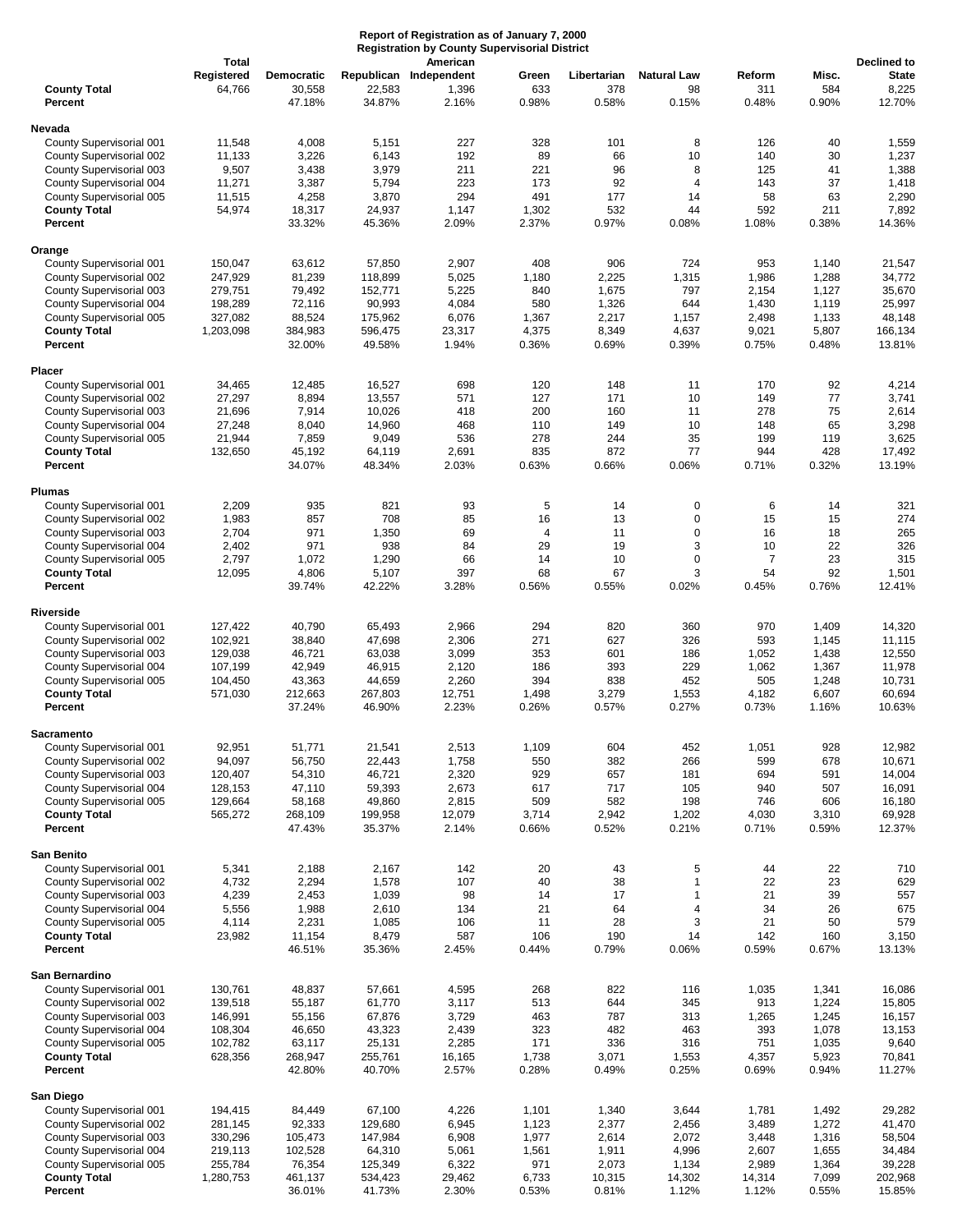|                                                                                                                                                                                               | Report of Registration as of January 7, 2000<br><b>Registration by County Supervisorial District</b><br>Total<br>American |                                                                     |                                                                     |                                                              |                                                       |                                                                 |                                                                   |                                                         |                                                                |                                                                     |
|-----------------------------------------------------------------------------------------------------------------------------------------------------------------------------------------------|---------------------------------------------------------------------------------------------------------------------------|---------------------------------------------------------------------|---------------------------------------------------------------------|--------------------------------------------------------------|-------------------------------------------------------|-----------------------------------------------------------------|-------------------------------------------------------------------|---------------------------------------------------------|----------------------------------------------------------------|---------------------------------------------------------------------|
|                                                                                                                                                                                               | Registered                                                                                                                | <b>Democratic</b>                                                   |                                                                     | Republican Independent                                       | Green                                                 | Libertarian                                                     | <b>Natural Law</b>                                                | Reform                                                  | Misc.                                                          | <b>Declined to</b><br><b>State</b>                                  |
| San Francisco<br>County Supervisorial 000<br><b>County Total</b><br>Percent                                                                                                                   | 465,992<br>465,992                                                                                                        | 266,989<br>266,989<br>57.29%                                        | 64,096<br>64,096<br>13.75%                                          | 8,261<br>8,261<br>1.77%                                      | 11,414<br>11,414<br>2.45%                             | 3,121<br>3,121<br>0.67%                                         | 1,554<br>1,554<br>0.33%                                           | 1,598<br>1,598<br>0.34%                                 | 3,967<br>3,967<br>0.85%                                        | 104,992<br>104,992<br>22.53%                                        |
| San Joaquin<br>County Supervisorial 001<br>County Supervisorial 002<br>County Supervisorial 003<br>County Supervisorial 004<br>County Supervisorial 005<br><b>County Total</b><br>Percent     | 32,103<br>38,429<br>38,517<br>42,134<br>45,717<br>196,900                                                                 | 18,009<br>18,016<br>17,385<br>14,674<br>18,581<br>86,665<br>44.01%  | 10,994<br>16,514<br>16,628<br>22,886<br>20,921<br>87,943<br>44.66%  | 454<br>494<br>589<br>717<br>907<br>3,161<br>1.61%            | 68<br>142<br>99<br>98<br>89<br>496<br>0.25%           | 119<br>172<br>164<br>241<br>233<br>929<br>0.47%                 | 28<br>38<br>38<br>22<br>18<br>144<br>0.07%                        | 73<br>87<br>100<br>111<br>163<br>534<br>0.27%           | 848<br>732<br>766<br>621<br>864<br>3,831<br>1.95%              | 1,510<br>2,234<br>2,748<br>2,764<br>3,941<br>13,197<br>6.70%        |
| San Luis Obispo<br>County Supervisorial 001<br>County Supervisorial 002<br>County Supervisorial 003<br>County Supervisorial 004<br>County Supervisorial 005<br><b>County Total</b><br>Percent | 27,471<br>24,040<br>25,772<br>28,971<br>21,089<br>127,343                                                                 | 8,460<br>9,719<br>10,715<br>10,838<br>7,791<br>47,523<br>37.32%     | 14,316<br>9,509<br>10,005<br>13,303<br>8,982<br>56,115<br>44.07%    | 628<br>487<br>576<br>582<br>495<br>2,768<br>2.17%            | 173<br>422<br>351<br>201<br>300<br>1,447<br>1.14%     | 154<br>183<br>206<br>179<br>185<br>907<br>0.71%                 | 30<br>62<br>59<br>39<br>66<br>256<br>0.20%                        | 141<br>144<br>117<br>161<br>91<br>654<br>0.51%          | 416<br>416<br>402<br>438<br>333<br>2,005<br>1.57%              | 3,153<br>3,098<br>3,341<br>3,230<br>2,846<br>15,668<br>12.30%       |
| San Mateo<br>County Supervisorial 001<br>County Supervisorial 002<br>County Supervisorial 003<br>County Supervisorial 004<br>County Supervisorial 005<br><b>County Total</b><br>Percent       | 61,802<br>65,105<br>76,164<br>56,301<br>51,143<br>310,515                                                                 | 31,573<br>31,957<br>36,007<br>29,434<br>29,695<br>158,666<br>51.10% | 18,706<br>20,264<br>24,065<br>15,461<br>9,862<br>88,358<br>28.46%   | 1,081<br>1,066<br>1,388<br>965<br>887<br>5,387<br>1.73%      | 345<br>363<br>933<br>540<br>256<br>2,437<br>0.78%     | 271<br>365<br>543<br>372<br>146<br>1,697<br>0.55%               | 147<br>160<br>124<br>107<br>160<br>698<br>0.22%                   | 214<br>268<br>565<br>299<br>118<br>1,464<br>0.47%       | 249<br>215<br>282<br>357<br>266<br>1,369<br>0.44%              | 9,216<br>10,447<br>12,257<br>8,766<br>9,753<br>50,439<br>16.24%     |
| Santa Barbara<br>County Supervisorial 001<br>County Supervisorial 002<br>County Supervisorial 003<br>County Supervisorial 004<br>County Supervisorial 005<br><b>County Total</b><br>Percent   | 39,621<br>46,711<br>44,952<br>36,788<br>30,610<br>198,682                                                                 | 18,367<br>20,571<br>16,988<br>13,284<br>13,979<br>83,189<br>41.87%  | 12,486<br>16,532<br>16,299<br>17,346<br>11,879<br>74,542<br>37.52%  | 783<br>804<br>1,016<br>802<br>608<br>4,013<br>2.02%          | 753<br>754<br>680<br>113<br>62<br>2,362<br>1.19%      | 278<br>303<br>381<br>157<br>145<br>1,264<br>0.64%               | 91<br>103<br>142<br>23<br>30<br>389<br>0.20%                      | 158<br>200<br>156<br>164<br>221<br>899<br>0.45%         | 662<br>650<br>700<br>391<br>324<br>2,727<br>1.37%              | 6,043<br>6,794<br>8,590<br>4,508<br>3,362<br>29,297<br>14.75%       |
| Santa Clara<br>County Supervisorial 001<br>County Supervisorial 002<br>County Supervisorial 003<br>County Supervisorial 004<br>County Supervisorial 005<br><b>County Total</b><br>Percent     | 155,707<br>103,148<br>140,666<br>142,882<br>164,534<br>706,937                                                            | 67,400<br>57,791<br>63,822<br>67,538<br>71,096<br>327,647<br>46.35% | 56,968<br>22,274<br>42,426<br>45,094<br>56,006<br>222,768<br>31.51% | 3,237<br>2,190<br>2,656<br>2,853<br>2,097<br>13,033<br>1.84% | 762<br>679<br>631<br>975<br>1,629<br>4,676<br>0.66%   | 1,079<br>711<br>938<br>1,268<br>1,298<br>5,294<br>0.75%         | 288<br>301<br>276<br>318<br>315<br>1,498<br>0.21%                 | 893<br>761<br>1,003<br>1,160<br>1,068<br>4,885<br>0.69% | 563<br>1,002<br>749<br>614<br>446<br>3,374<br>0.48%            | 24,517<br>17,439<br>28,165<br>23,062<br>30,579<br>123,762<br>17.51% |
| Santa Cruz<br>County Supervisorial 001<br>County Supervisorial 002<br>County Supervisorial 003<br>County Supervisorial 004<br>County Supervisorial 005<br><b>County Total</b><br>Percent      | 27,584<br>27,199<br>31,976<br>15,323<br>30,197<br>132,279                                                                 | 14,129<br>13,684<br>18,263<br>9,115<br>14,019<br>69,210<br>52.32%   | 7,209<br>8,018<br>4,412<br>3,562<br>8,502<br>31,703<br>23.97%       | 488<br>435<br>441<br>214<br>607<br>2,185<br>1.65%            | 865<br>592<br>2,105<br>103<br>1,073<br>4,738<br>3.58% | 300<br>248<br>345<br>58<br>511<br>1,462<br>1.11%                | 49<br>58<br>117<br>15<br>61<br>300<br>0.23%                       | 267<br>203<br>199<br>70<br>264<br>1,003<br>0.76%        | 203<br>179<br>453<br>134<br>281<br>1,250<br>0.94%              | 4,074<br>3,782<br>5,641<br>2,052<br>4,879<br>20,428<br>15.44%       |
| <b>Shasta</b><br>County Supervisorial 001<br>County Supervisorial 002<br>County Supervisorial 003<br>County Supervisorial 004<br>County Supervisorial 005<br><b>County Total</b><br>Percent   | 16,320<br>16,210<br>15,864<br>17,139<br>16,017<br>81,550                                                                  | 5,958<br>6,136<br>5,500<br>6,026<br>5,841<br>29,461<br>36.13%       | 7,556<br>7,252<br>7,701<br>7,874<br>7,551<br>37,934<br>46.52%       | 450<br>509<br>442<br>555<br>477<br>2,433<br>2.98%            | 80<br>62<br>51<br>50<br>27<br>270<br>0.33%            | 143<br>123<br>99<br>129<br>110<br>604<br>0.74%                  | 10<br>11<br>$\overline{7}$<br>16<br>$\overline{7}$<br>51<br>0.06% | 58<br>57<br>54<br>51<br>49<br>269<br>0.33%              | 115<br>131<br>104<br>134<br>95<br>579<br>0.71%                 | 1,950<br>1,929<br>1,906<br>2,304<br>1,860<br>9,949<br>12.20%        |
| Sierra<br>County Supervisorial 001<br>County Supervisorial 002<br>County Supervisorial 003<br>County Supervisorial 004<br>County Supervisorial 005<br><b>County Total</b><br>Percent          | 378<br>428<br>475<br>399<br>445<br>2,125                                                                                  | 137<br>153<br>154<br>181<br>171<br>796<br>37.46%                    | 178<br>178<br>224<br>155<br>170<br>905<br>42.59%                    | 9<br>9<br>10<br>6<br>19<br>53<br>2.49%                       | 3<br>6<br>4<br>$\pmb{0}$<br>2<br>15<br>0.71%          | $\overline{2}$<br>8<br>12<br>$\overline{2}$<br>9<br>33<br>1.55% | $\pmb{0}$<br>$\mathbf 0$<br>0<br>0<br>0<br>0<br>0.00%             | 3<br>2<br>3<br>1<br>1<br>10<br>0.47%                    | $\mathbf{1}$<br>12<br>13<br>$\overline{c}$<br>5<br>33<br>1.55% | 45<br>60<br>55<br>52<br>68<br>280<br>13.18%                         |
| Siskiyou<br>County Supervisorial 001<br>County Supervisorial 002<br>County Supervisorial 003<br>County Supervisorial 004                                                                      | 4,301<br>5,080<br>5,173<br>4,689                                                                                          | 1,760<br>2,319<br>2,345<br>1,875                                    | 1,821<br>1,746<br>1,932<br>2,045                                    | 147<br>119<br>124<br>142                                     | 12<br>49<br>37<br>22                                  | 40<br>51<br>49<br>40                                            | 5<br>65<br>21<br>$\overline{2}$                                   | 13<br>15<br>15<br>11                                    | 18<br>29<br>19<br>19                                           | 485<br>687<br>631<br>533                                            |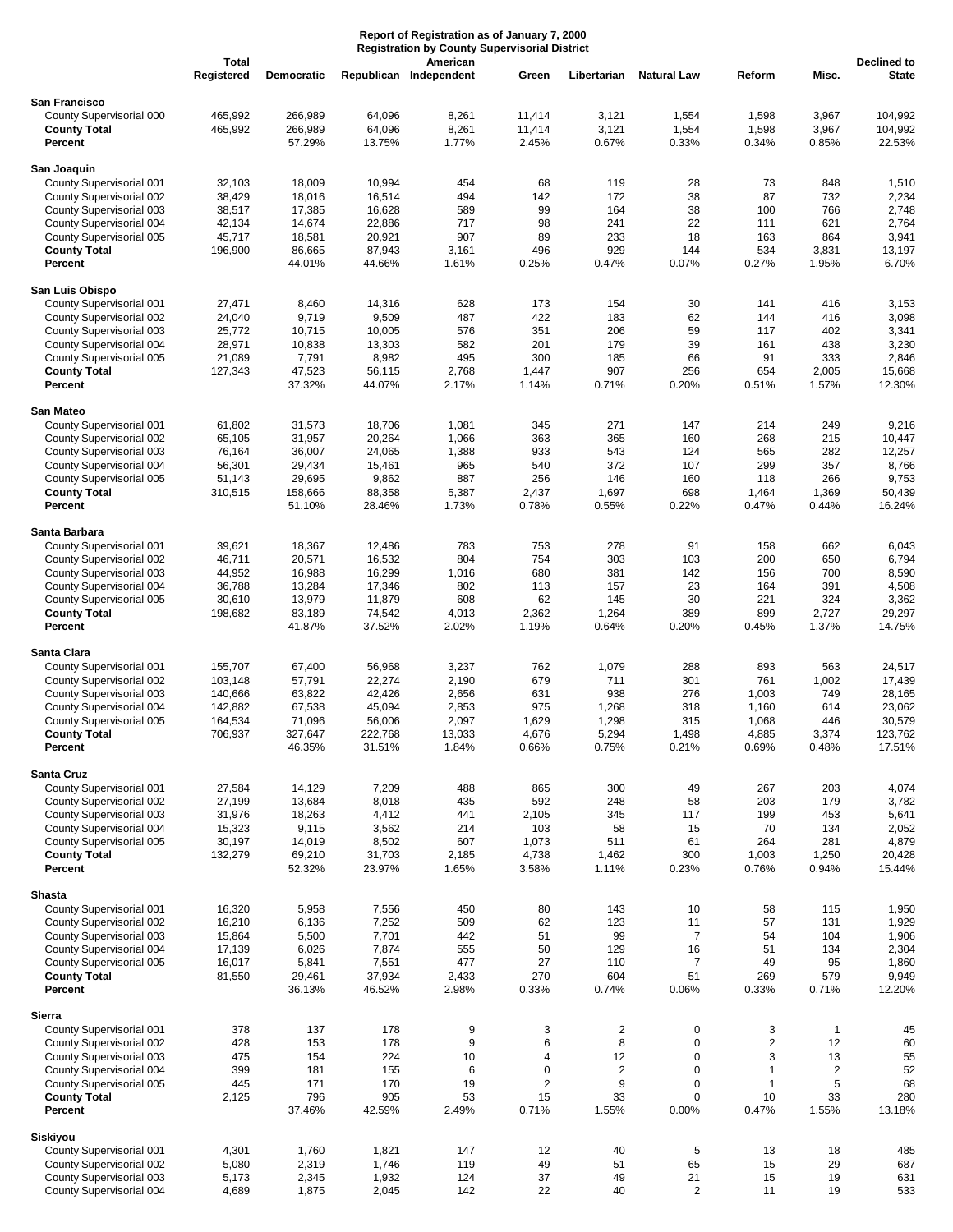|                                                      | Report of Registration as of January 7, 2000<br><b>Registration by County Supervisorial District</b><br><b>Total</b><br>American |                            |                  |                               |                |                   |                               |                         |                |                                    |
|------------------------------------------------------|----------------------------------------------------------------------------------------------------------------------------------|----------------------------|------------------|-------------------------------|----------------|-------------------|-------------------------------|-------------------------|----------------|------------------------------------|
| County Supervisorial 005                             | Registered<br>4,441                                                                                                              | <b>Democratic</b><br>1,642 | 1,975            | Republican Independent<br>143 | Green<br>27    | Libertarian<br>72 | <b>Natural Law</b><br>1       | Reform<br>11            | Misc.<br>26    | Declined to<br><b>State</b><br>544 |
| <b>County Total</b><br>Percent                       | 23,684                                                                                                                           | 9,941<br>41.97%            | 9,519<br>40.19%  | 675<br>2.85%                  | 147<br>0.62%   | 252<br>1.06%      | 94<br>0.40%                   | 65<br>0.27%             | 111<br>0.47%   | 2,880<br>12.16%                    |
| Solano                                               |                                                                                                                                  |                            |                  |                               |                |                   |                               |                         |                |                                    |
| County Supervisorial 001                             | 35,289                                                                                                                           | 23,100                     | 6,413            | 558                           | 109            | 111               | 61                            | 190                     | 211            | 4,536                              |
| County Supervisorial 002                             | 36,982                                                                                                                           | 21,240                     | 9,037            | 717                           | 236            | 196               | 70                            | 202                     | 251            | 5,033                              |
| County Supervisorial 003                             | 33,562                                                                                                                           | 16,129                     | 10,416           | 757                           | 134            | 154               | 34                            | 220                     | 219            | 5,499                              |
| County Supervisorial 004<br>County Supervisorial 005 | 33,569<br>39,775                                                                                                                 | 15,497<br>17,911           | 11,643<br>14,056 | 773<br>936                    | 130<br>135     | 149<br>203        | 34<br>11                      | 137<br>188              | 181<br>218     | 5,025<br>6,117                     |
| <b>County Total</b><br>Percent                       | 179,177                                                                                                                          | 93,877<br>52.39%           | 51,565<br>28.78% | 3,741<br>2.09%                | 744<br>0.42%   | 813<br>0.45%      | 210<br>0.12%                  | 937<br>0.52%            | 1,080<br>0.60% | 26,210<br>14.63%                   |
|                                                      |                                                                                                                                  |                            |                  |                               |                |                   |                               |                         |                |                                    |
| Sonoma<br>County Supervisorial 001                   | 51,127                                                                                                                           | 24,826                     | 17,635           | 875                           | 657            | 315               | 50                            | 320                     | 463            | 5,986                              |
| County Supervisorial 002                             | 48,105                                                                                                                           | 24,689                     | 13,689           | 938                           | 884            | 377               | 41                            | 328                     | 484            | 6,675                              |
| County Supervisorial 003                             | 44,827                                                                                                                           | 23,697                     | 12,292           | 901                           | 808            | 311               | 69                            | 302                     | 516            | 5,931                              |
| County Supervisorial 004                             | 47,703                                                                                                                           | 23,734                     | 15,436           | 958                           | 545            | 315               | 61                            | 254                     | 445            | 5,955                              |
| County Supervisorial 005<br><b>County Total</b>      | 46,741<br>238,503                                                                                                                | 26,196                     | 10,779           | 809                           | 1,569<br>4,463 | 367<br>1,685      | 111<br>332                    | 359                     | 595<br>2,503   | 5,956<br>30,503                    |
| Percent                                              |                                                                                                                                  | 123,142<br>51.63%          | 69,831<br>29.28% | 4,481<br>1.88%                | 1.87%          | 0.71%             | 0.14%                         | 1,563<br>0.66%          | 1.05%          | 12.79%                             |
| <b>Stanislaus</b>                                    |                                                                                                                                  |                            |                  |                               |                |                   |                               |                         |                |                                    |
| County Supervisorial 001                             | 45,563                                                                                                                           | 20,252                     | 17,971           | 1,201                         | 102            | 202               | 26                            | 312                     | 441            | 5,056                              |
| County Supervisorial 002                             | 41,757                                                                                                                           | 19,213                     | 16,586           | 962                           | 122            | 176               | 26                            | 148                     | 413            | 4,111                              |
| County Supervisorial 003                             | 37,419                                                                                                                           | 17,270                     | 13,961           | 929                           | 102<br>160     | 171               | 75                            | 263<br>283              | 433            | 4,215                              |
| County Supervisorial 004<br>County Supervisorial 005 | 39,456<br>34,699                                                                                                                 | 18,016<br>18,779           | 15,526<br>10,469 | 923<br>896                    | 62             | 207<br>205        | 28<br>37                      | 160                     | 394<br>397     | 3,919<br>3,694                     |
| <b>County Total</b>                                  | 198,894                                                                                                                          | 93,530                     | 74,513           | 4,911                         | 548            | 961               | 192                           | 1,166                   | 2,078          | 20,995                             |
| Percent                                              |                                                                                                                                  | 47.03%                     | 37.46%           | 2.47%                         | 0.28%          | 0.48%             | 0.10%                         | 0.59%                   | 1.04%          | 10.56%                             |
| Sutter                                               |                                                                                                                                  |                            |                  |                               |                |                   |                               |                         |                |                                    |
| County Supervisorial 001                             | 5,975                                                                                                                            | 2,504                      | 2,582            | 158                           | 10             | 25                | 1                             | 9                       | 215            | 471                                |
| County Supervisorial 002                             | 4,485                                                                                                                            | 1,875                      | 1,818            | 115                           | 17             | 48<br>37          | $\overline{4}$<br>$\mathbf 0$ | 15<br>19                | 192<br>238     | 401                                |
| County Supervisorial 003<br>County Supervisorial 004 | 8,093<br>8,218                                                                                                                   | 2,774<br>2,764             | 4,190<br>4,275   | 177<br>198                    | 18<br>17       | 32                | 6                             | 21                      | 249            | 640<br>656                         |
| County Supervisorial 005                             | 7,666                                                                                                                            | 2,618                      | 3,932            | 148                           | 13             | 44                | 3                             | 17                      | 224            | 667                                |
| <b>County Total</b>                                  | 34,437                                                                                                                           | 12,535                     | 16,797           | 796                           | 75             | 186               | 14                            | 81                      | 1,118          | 2,835                              |
| Percent                                              |                                                                                                                                  | 36.40%                     | 48.78%           | 2.31%                         | 0.22%          | 0.54%             | 0.04%                         | 0.24%                   | 3.25%          | 8.23%                              |
| Tehama                                               |                                                                                                                                  |                            |                  |                               |                |                   |                               |                         |                |                                    |
| County Supervisorial 001                             | 5,950                                                                                                                            | 2,330                      | 2,653            | 180                           | 12             | 44                | $\overline{c}$                | 13                      | 51             | 665                                |
| County Supervisorial 002<br>County Supervisorial 003 | 5,151<br>5,273                                                                                                                   | 2,205<br>2,102             | 2,091<br>2,353   | 206<br>176                    | 14<br>13       | 56<br>44          | $\mathbf{1}$<br>4             | 12<br>18                | 62<br>55       | 504<br>508                         |
| County Supervisorial 004                             | 4,647                                                                                                                            | 1,969                      | 1,870            | 192                           | 10             | 32                | $\overline{c}$                | 12                      | 50             | 510                                |
| County Supervisorial 005                             | 5,269                                                                                                                            | 2,259                      | 2,133            | 192                           | 12             | 30                | $\overline{2}$                | 19                      | 61             | 561                                |
| <b>County Total</b><br>Percent                       | 26,290                                                                                                                           | 10,865<br>41.33%           | 11,100<br>42.22% | 946<br>3.60%                  | 61<br>0.23%    | 206<br>0.78%      | 11<br>0.04%                   | 74<br>0.28%             | 279<br>1.06%   | 2,748<br>10.45%                    |
|                                                      |                                                                                                                                  |                            |                  |                               |                |                   |                               |                         |                |                                    |
| <b>Trinity</b><br>County Supervisorial 001           | 1,626                                                                                                                            | 668                        | 698              | 48                            | 12             | 11                | 1                             | 8                       | 31             | 149                                |
| County Supervisorial 002                             | 1,702                                                                                                                            | 620                        | 754              | 56                            | 18             | 12                | $\overline{4}$                | $\overline{\mathbf{c}}$ | 28             | 208                                |
| County Supervisorial 003                             | 1,270                                                                                                                            | 543                        | 482              | 41                            | 15             | 13                | $\mathbf 0$                   | 4                       | 26             | 146                                |
| County Supervisorial 004                             | 1,462                                                                                                                            | 649                        | 519              | 39                            | 17             | 14                | $\mathbf{1}$                  | 8                       | 44             | 171                                |
| County Supervisorial 005<br><b>County Total</b>      | 1,329<br>7,389                                                                                                                   | 598<br>3,078               | 445<br>2,898     | 34<br>218                     | 34<br>96       | 27<br>77          | $\mathbf 0$<br>6              | $\mathbf{1}$<br>23      | 33<br>162      | 157<br>831                         |
| Percent                                              |                                                                                                                                  | 41.66%                     | 39.22%           | 2.95%                         | 1.30%          | 1.04%             | 0.08%                         | 0.31%                   | 2.19%          | 11.25%                             |
| <b>Tulare</b>                                        |                                                                                                                                  |                            |                  |                               |                |                   |                               |                         |                |                                    |
| County Supervisorial 001                             | 26,214                                                                                                                           | 9,711                      | 12,466           | 667                           | 84             | 110               | 30                            | 76                      | 115            | 2,955                              |
| County Supervisorial 002                             | 20,689                                                                                                                           | 9,825                      | 7,889            | 472                           | 30             | 54                | 23                            | 50                      | 97             | 2,249                              |
| County Supervisorial 003                             | 29,021<br>16,961                                                                                                                 | 9,976<br>8,034             | 14,686<br>6,533  | 627<br>329                    | 80<br>26       | 136<br>65         | 52<br>26                      | 57<br>43                | 100<br>93      | 3,307<br>1,812                     |
| County Supervisorial 004<br>County Supervisorial 005 | 21,644                                                                                                                           | 9,134                      | 9,115            | 657                           | 44             | 102               | 30                            | 83                      | 134            | 2,345                              |
| <b>County Total</b>                                  | 114,529                                                                                                                          | 46,680                     | 50,689           | 2,752                         | 264            | 467               | 161                           | 309                     | 539            | 12,668                             |
| Percent                                              |                                                                                                                                  | 40.76%                     | 44.26%           | 2.40%                         | 0.23%          | 0.41%             | 0.14%                         | 0.27%                   | 0.47%          | 11.06%                             |
| <b>Tuolumne</b>                                      |                                                                                                                                  |                            |                  |                               |                |                   |                               |                         |                |                                    |
| County Supervisorial 001                             | 5,587                                                                                                                            | 2,467                      | 2,212            | 133                           | 58             | 34                | 8                             | 48                      | 23             | 604                                |
| County Supervisorial 002                             | 5,395                                                                                                                            | 2,194                      | 2,350            | 160                           | 32             | 31                | $\overline{c}$                | 49                      | 31             | 546                                |
| County Supervisorial 003<br>County Supervisorial 004 | 5,985<br>6,495                                                                                                                   | 2,426<br>2,615             | 2,623<br>2,924   | 141<br>146                    | 42<br>34       | 36<br>37          | $\overline{c}$<br>3           | 46<br>57                | 23<br>31       | 646<br>648                         |
| County Supervisorial 005                             | 6,254                                                                                                                            | 2,809                      | 2,480            | 167                           | 33             | 38                | 9                             | 52                      | 32             | 634                                |
| <b>County Total</b>                                  | 29,716                                                                                                                           | 12,511                     | 12,589           | 747                           | 199            | 176               | 24                            | 252                     | 140            | 3,078                              |
| Percent                                              |                                                                                                                                  | 42.10%                     | 42.36%           | 2.51%                         | 0.67%          | 0.59%             | 0.08%                         | 0.85%                   | 0.47%          | 10.36%                             |
| Ventura                                              |                                                                                                                                  |                            |                  |                               |                |                   |                               |                         |                |                                    |
| County Supervisorial 001                             | 79,158                                                                                                                           | 32,438                     | 30,609           | 1,880                         | 1,036          | 567               | 281                           | 709                     | 830            | 10,808                             |
| County Supervisorial 002<br>County Supervisorial 003 | 80,890<br>75,331                                                                                                                 | 27,834<br>28,432           | 37,261<br>33,653 | 1,653<br>1,567                | 394<br>414     | 482<br>412        | 165<br>209                    | 714<br>542              | 748<br>654     | 11,639<br>9,448                    |
| County Supervisorial 004                             | 77,651                                                                                                                           | 24,768                     | 38,017           | 1,933                         | 334            | 480               | 187                           | 417                     | 761            | 10,754                             |
| County Supervisorial 005                             | 49,492                                                                                                                           | 26,979                     | 12,506           | 1,157                         | 201            | 251               | 252                           | 272                     | 717            | 7,157                              |
| <b>County Total</b>                                  | 362,522                                                                                                                          | 140,451                    | 152,046          | 8,190                         | 2,379          | 2,192             | 1,094                         | 2,654                   | 3,710          | 49,806                             |